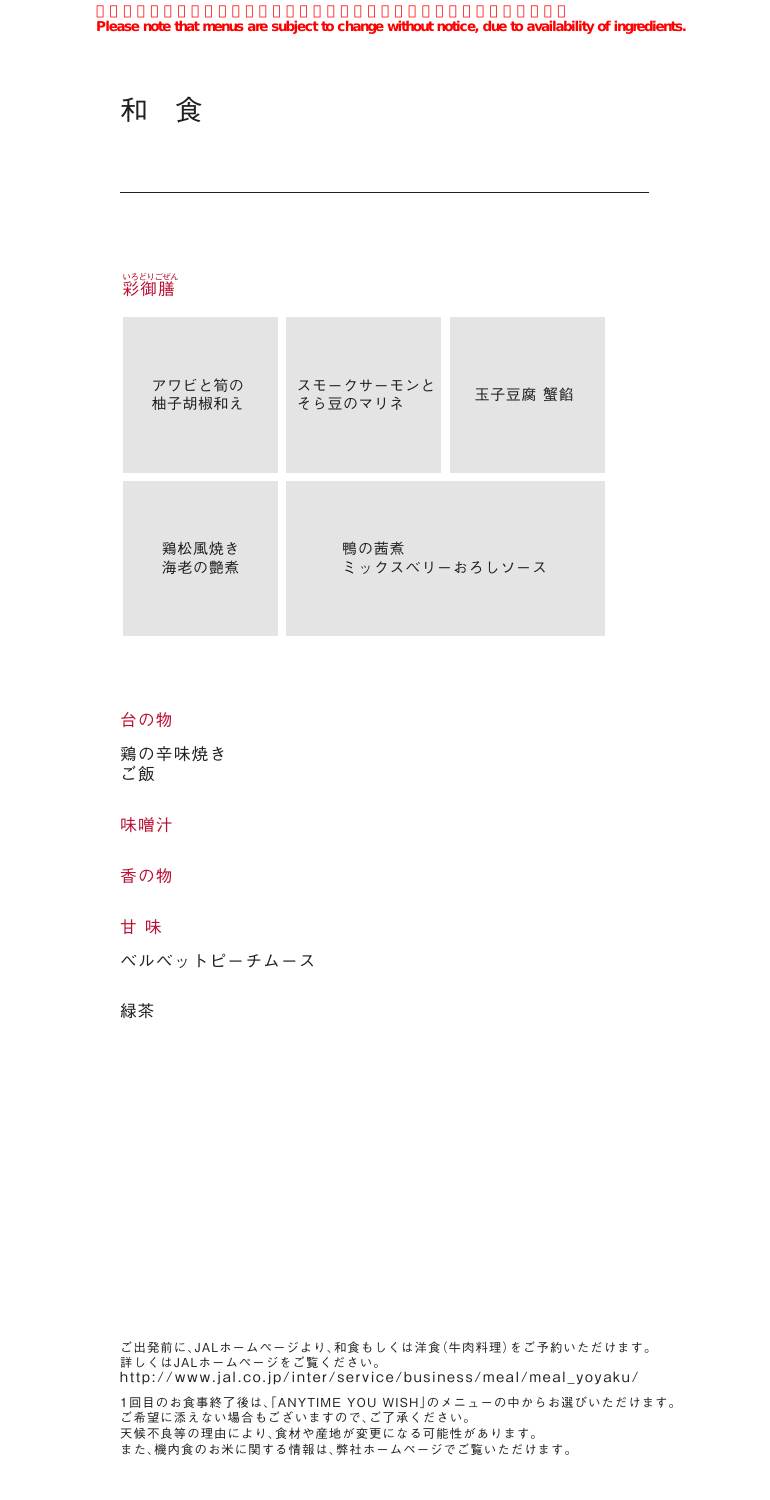# 洋 食

#### オードブル

アペタイザー盛り合わせ スパイシーソーセージキッシュ ローストダック ルバーブジャム添え マスタードポテトサラダ

メインディッシュ 2種類ご用意しております どちらかお選びください

ビーフテンダーロイン ペッパーコーンソース マッシュポテトと野菜を添えて

又は

ラムロインの香草焼き カポナータソース マッシュポテトと野菜を添えて

ブレッド

#### デザート

ベルベットピーチムース

コーヒー 紅茶

日本航空では特別食「アレルギー対応食」を事前予約でお申し込みいただけます。 機内食の製造には充分な注意を払っておりますが、超微量のアレルゲンの除去についてまでの 確約はできません。機内食に関するアレルギー情報でご不明な点がございましたら、客室乗務 員にお問い合わせください。なお、機内でご提供できる情報には限りがございますので、ご飲 食に関しましてはお客さまご自身に判断をお願いする場合がございます。 調製時に注意して取り除いておりますが、魚介類には取り切れない小骨や鱗、殻がついている 場合がございます。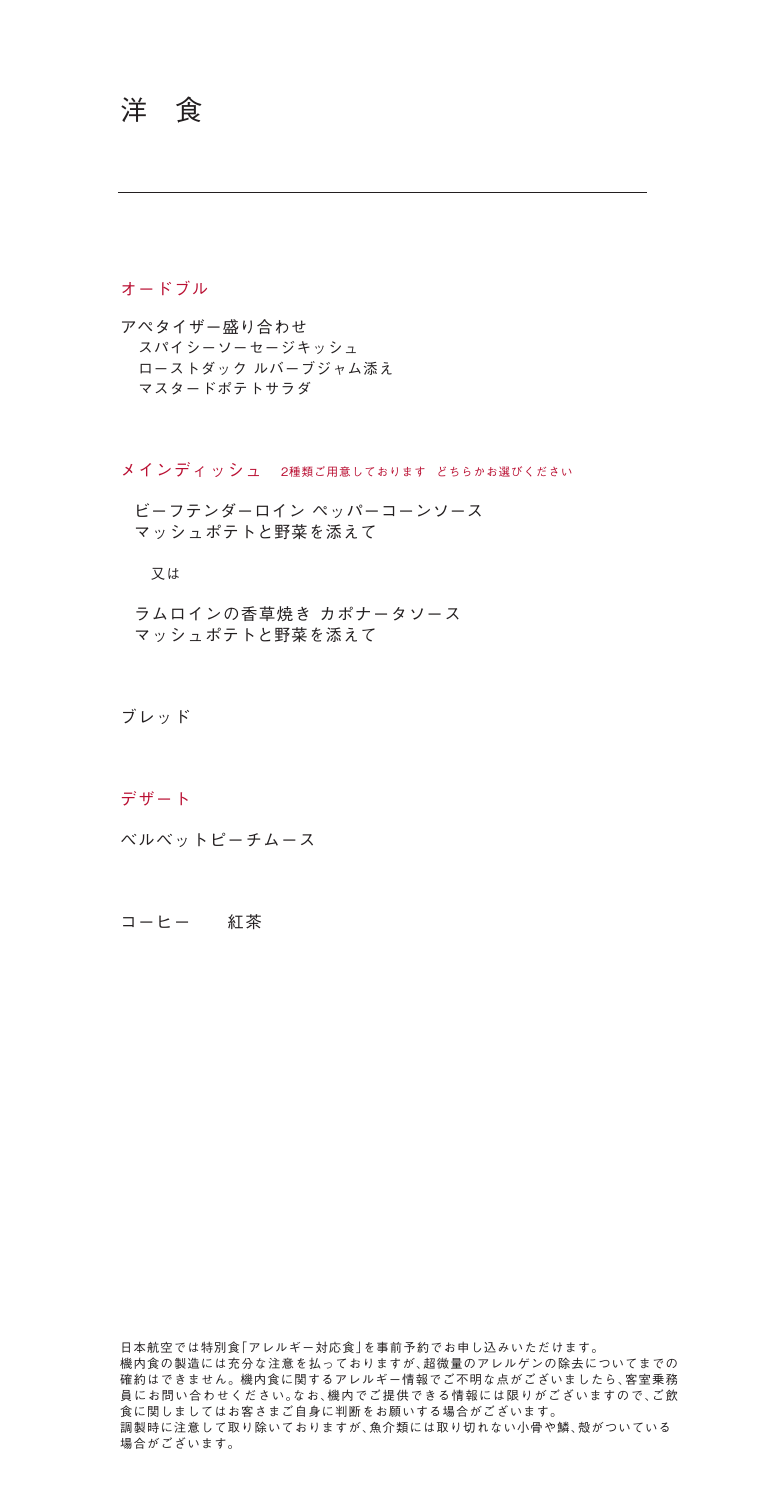1回目のお食事終了後、ご希望の時間にお申し付けください。到着の1時間30分前まで承ります。

JALオリジナル麺 ー

そばですかい

うどんですかい

サンドイッチ

玉子と野菜のサンド、スモークサーモンサンド

チーズセレクション

各種チーズの盛り合わせ 〜ワインと共に〜

リフレッシュメント フレッシュフルーツ アイスクリーム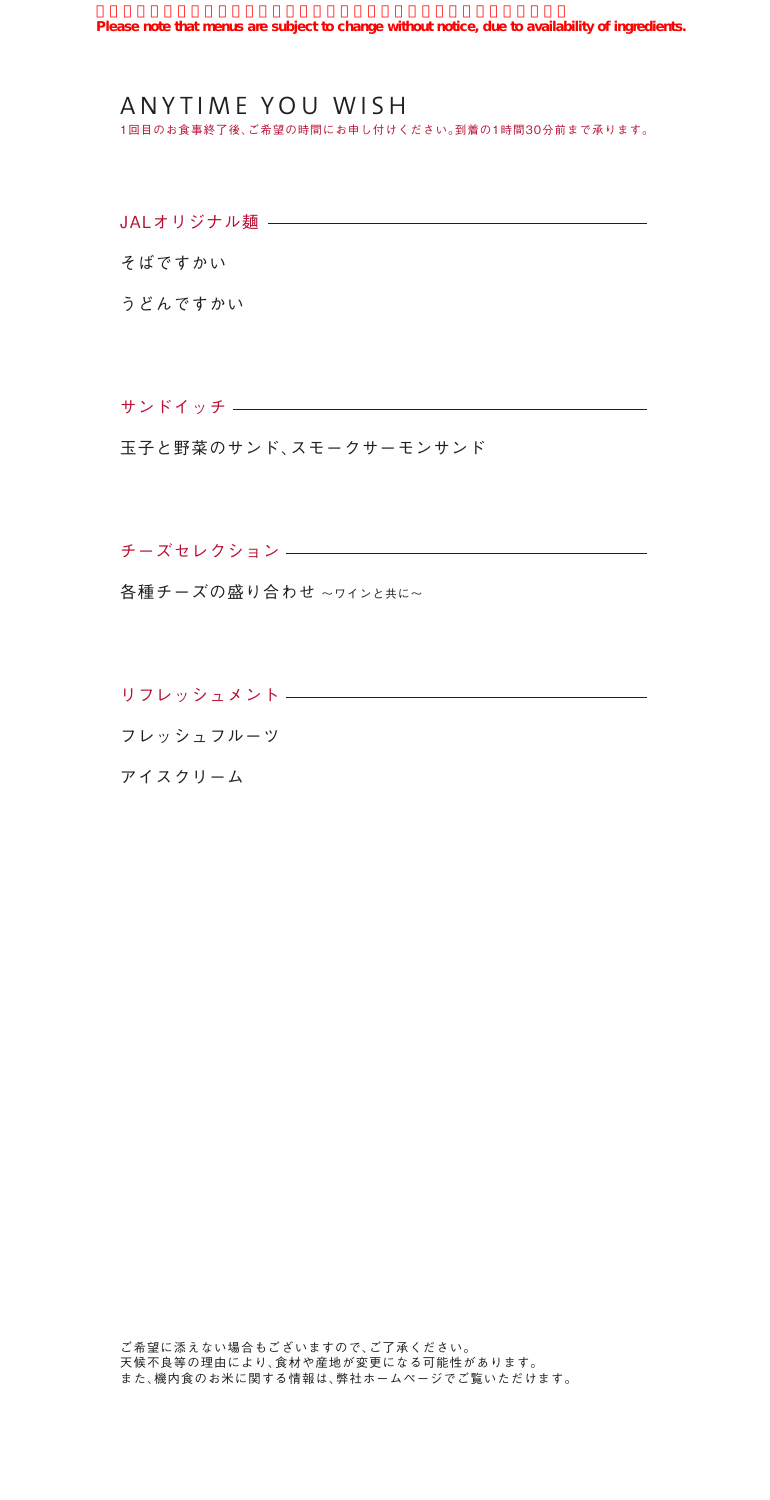1回目のお食事終了後、ご希望の時間にお申し付けください。到着の1時間30分前まで承ります。

和 食 -

台の物

鮭の幽庵焼き

### 小鉢

きんぴらごぼう

#### ご飯

味噌汁

洋 食 一

#### メインディッシュ

ベーコンのペンネ マッシュルームクリームソース

フレッシュフルーツ

ブレッド

日本航空では特別食「アレルギー対応食」を事前予約でお申し込みいただけます。 機内食の製造には充分な注意を払っておりますが、超微量のアレルゲンの除去についてまでの 確約はできません。機内食に関するアレルギー情報でご不明な点がございましたら、客室乗務 員にお問い合わせください。なお、機内でご提供できる情報には限りがございますので、ご飲 食に関しましてはお客さまご自身に判断をお願いする場合がございます。 調製時に注意して取り除いておりますが、魚介類には取り切れない小骨や鱗、殻がついている 場合がございます。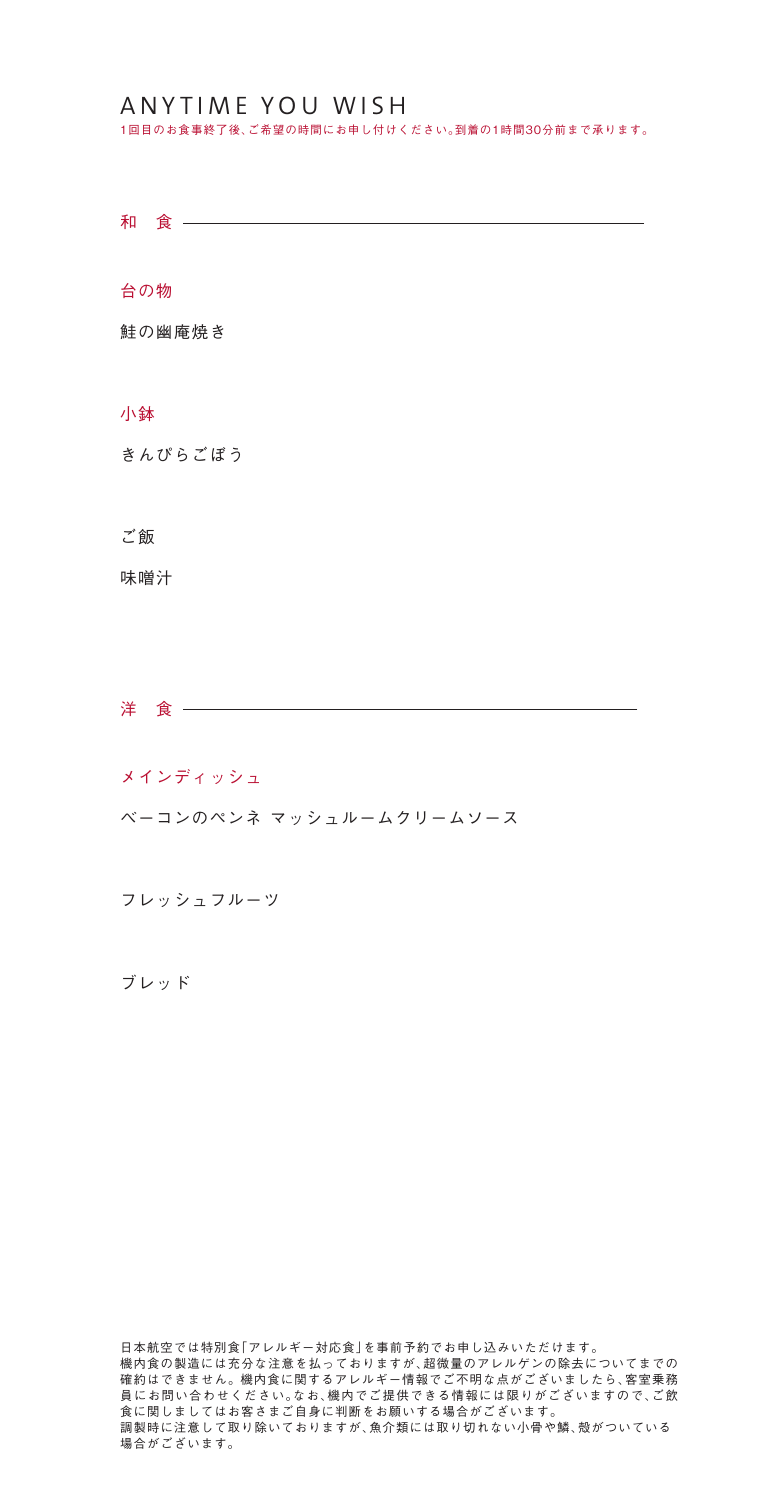# JAPANESE MENU

### Irodori Gozen 〜Selection of seasonal colorful delicacies〜

**STATISTICS** 

| Abalone &<br>Bamboo Shoots<br>dressed with<br>Yuzu Chili Paste | Marinated<br>Smoked Salmon &<br>Broad Beans           | Egg Tofu<br>with Crab Sauce |
|----------------------------------------------------------------|-------------------------------------------------------|-----------------------------|
| Grilled Minced<br>Chicken Cake<br>Simmered Shrimp              | Simmered Duck<br>with Mixed Berry Grated Radish Sauce |                             |

## Dainomono

п

Grilled Spicy Chicken Steamed Rice

Miso Soup

Japanese Pickles

#### Kanmi

Velvet Peach Mousse

Green Tea

You may reserve either a Japanese or Western meal (beef) from JAL's website before your *departure. http://www.jal.co.jp/en/inter/service/business/meal/meal\_yoyaku/*

*We are pleased to serve you items in "ANY TIME YOU WISH" after the first meal service. Please ask your cabin attendant by 1 hour and 30 minutes before landing. We apologize if occasionally your choice is not available. Please note that ingredients and producing areas are subject to change due to bad weather or other reasons.*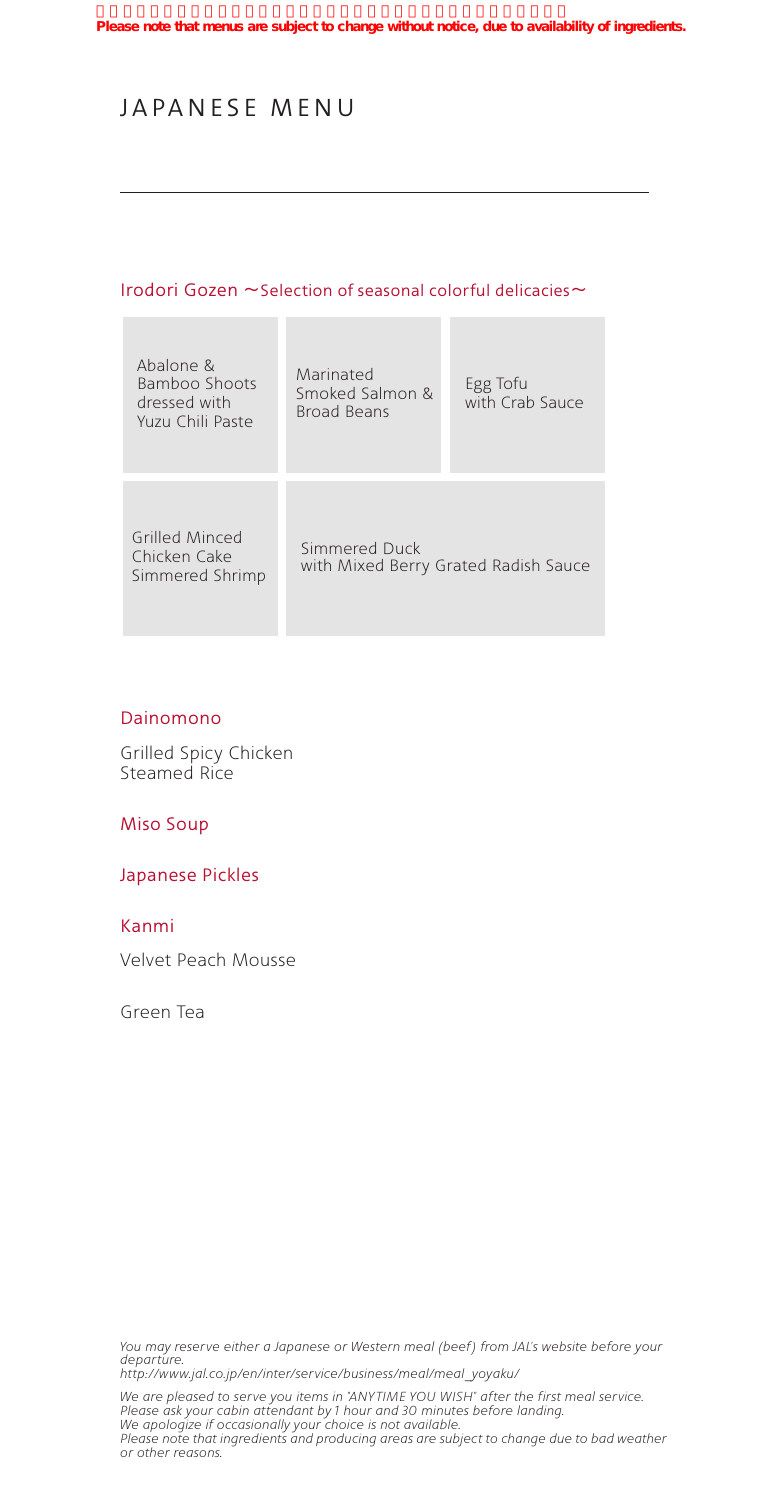#### Hors-d'œuvre

Appetizer Assortment Plate Spicy Sausage Quiche Roasted Duck with Rhubarb Jam Mustard Potato Salad

### Main Dish Choice

Beef Tenderloin Peppercorn Sauce, Mashed Potatoes & Vegetables

or

Grilled Lamb Loin Caponata Sauce, Mashed Potatoes & Vegetables

## Assorted Gourmet Breads

#### Dessert

Velvet Peach Mousse

Coffee Tea

*Passengers can reser ve special inflight allergy-friendly meals in advance. JAL takes utmost care when preparing meals for passengers with food allergies, however, there may be cases where minute amount of allergens are detected in the meal. Please ask our cabin attendants if you have any concerns about our allergy information for our inflight meals. There is a limited amount of information that we can provide during the flight. Please choose your meals at your own discretion.*

*Please note that fish bones and shells may not be fully removed from your meals.*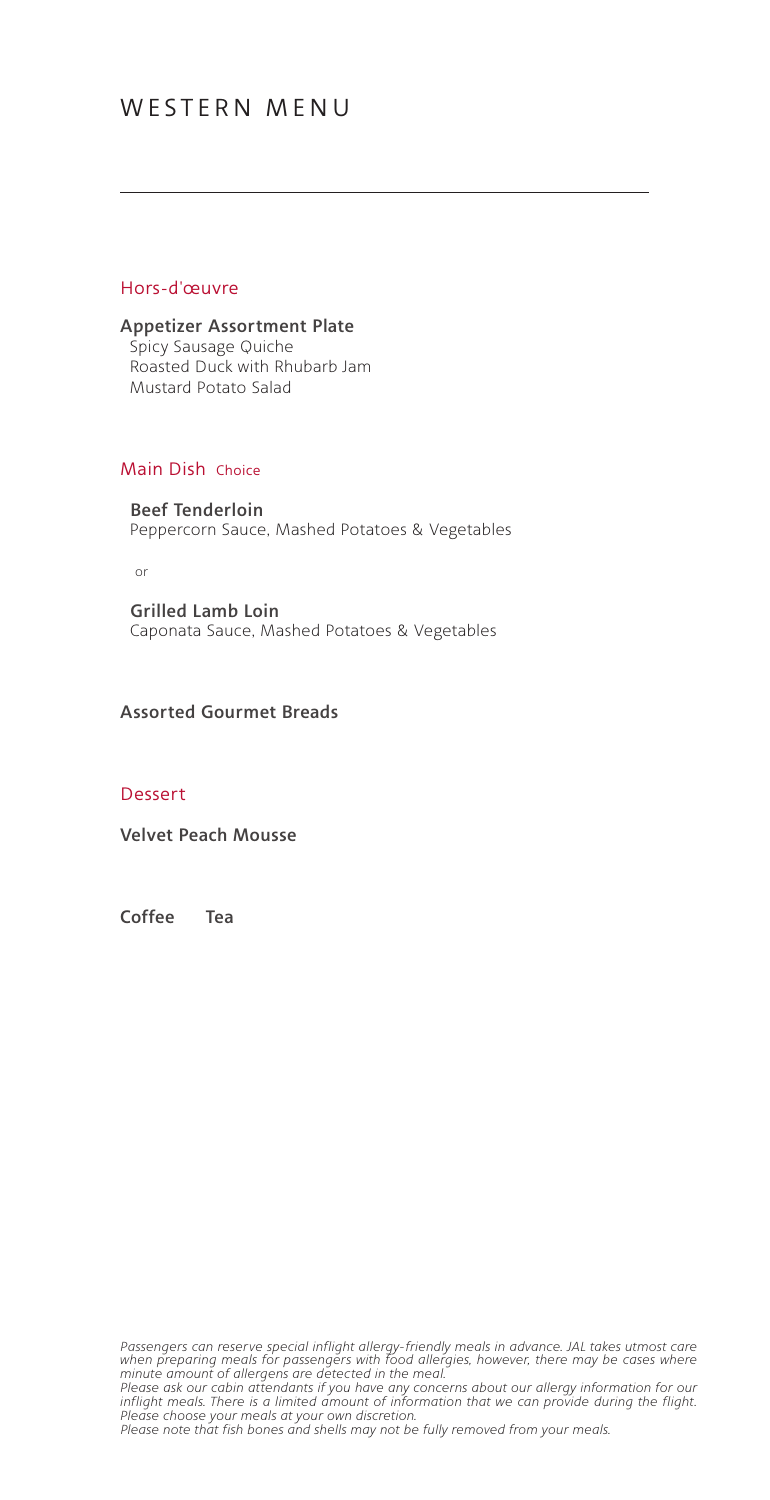*We are pleased to serve following menus at anytime after the first meal service. Please ask your cabin attendant by 1 hour and 30 minutes before landing.*

| JAL Original Snack Noodle |  |  |
|---------------------------|--|--|
|                           |  |  |

SOBA de SKY

UDON de SKY

Sandwich \_\_\_\_\_\_

Egg & Vegetable Sandwich, Smoked Salmon Sandwich

Cheese Selection

Assorted Cheese

Refreshment

Fresh Fruits

Ice Cream